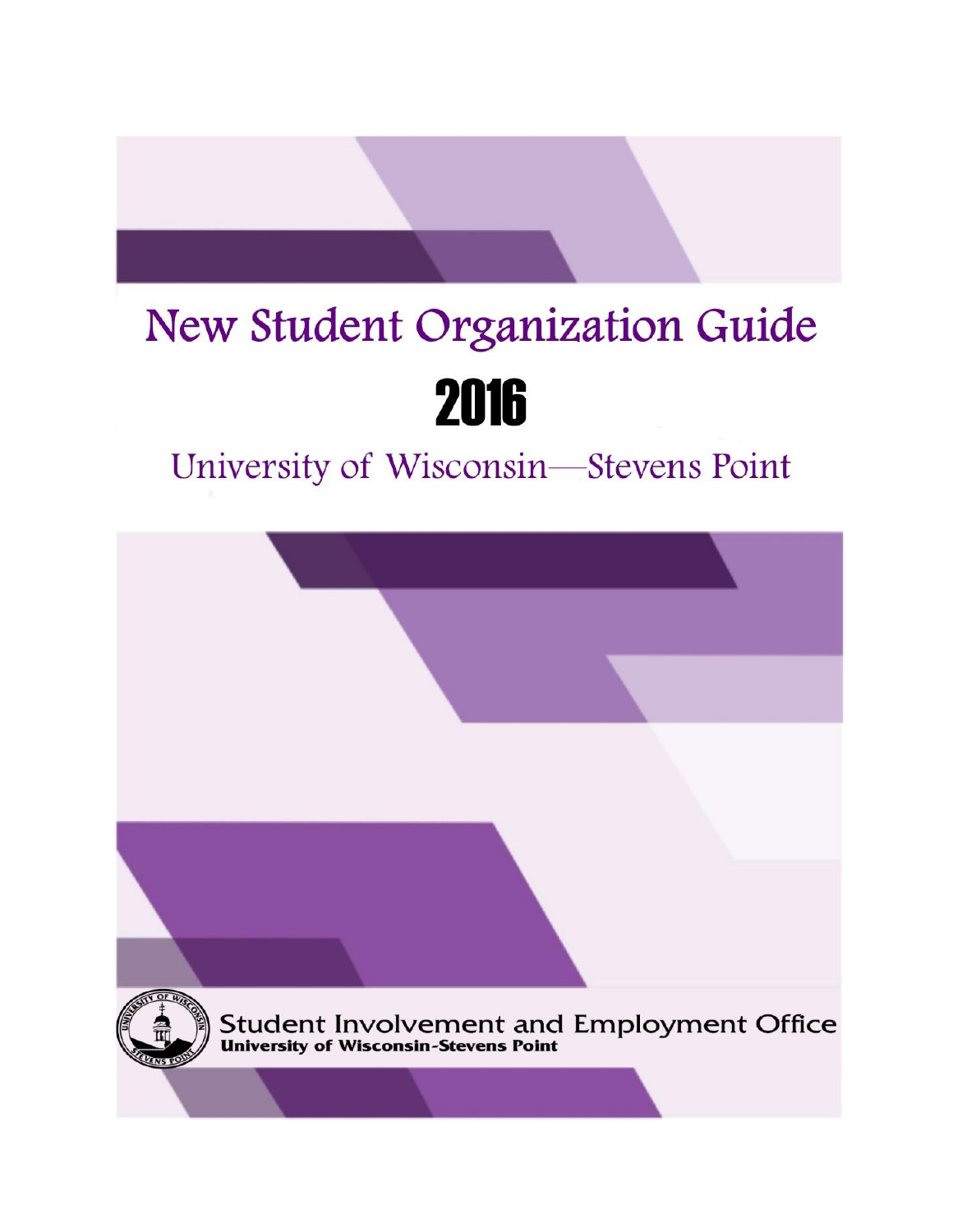### Contents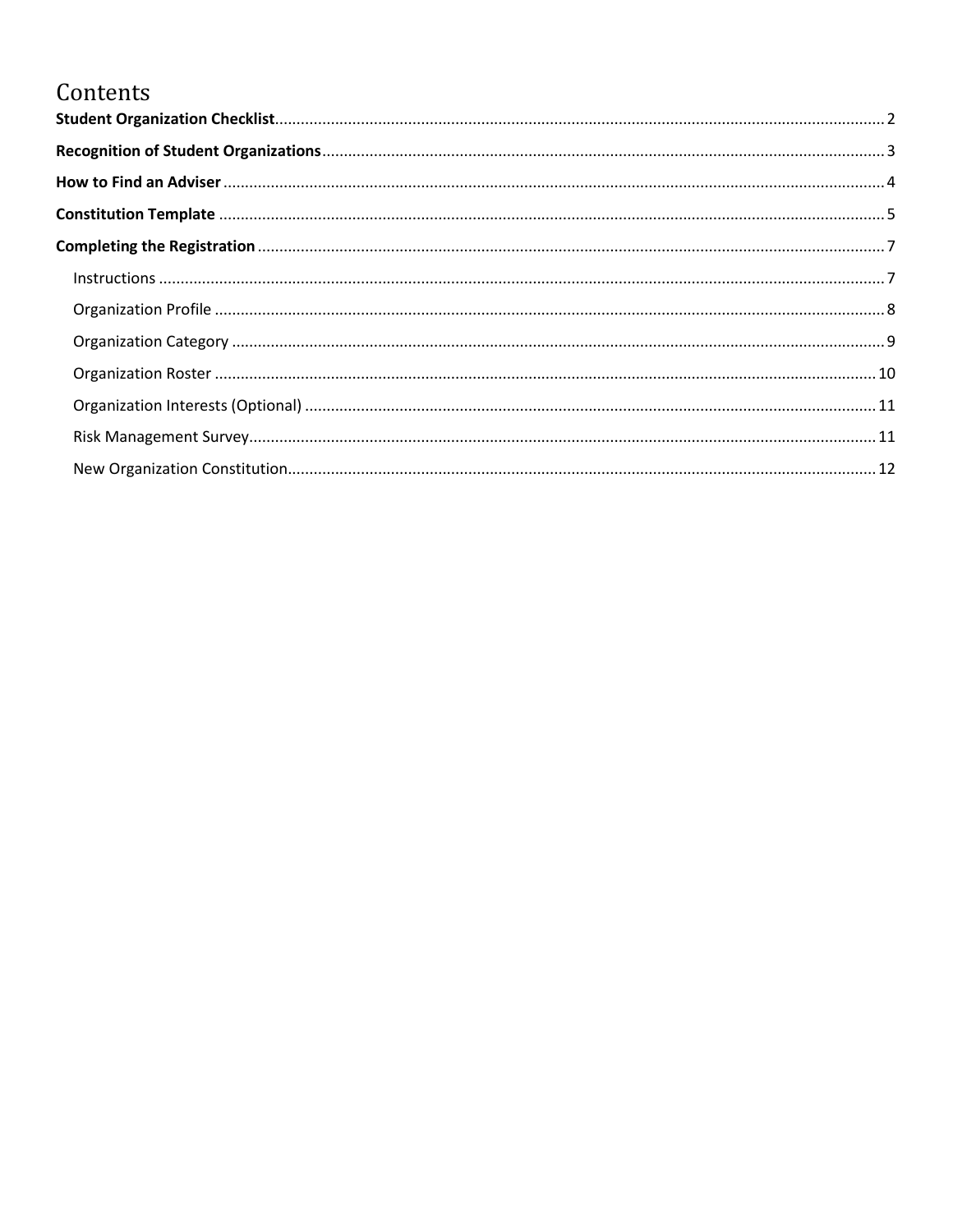### **Student Organization Checklist**

<span id="page-2-0"></span>There are 7 steps to become a recognized student organization:

- 1. Meet with the Program Assistant in the Student Involvement and Employment Office to discuss your idea for a new organization.
- 2. Obtain at least five other students who are willing to serve as officers or members in your organization. **It is mandatory to have a President and Treasurer.**
	- a. Temporary Recognition allowing prospective organizations to hang posters/flyers and reserve space on campus to garner interest can be granted for up to 30 days prior to the deadline for applications. Applications for Temporary Recognition may be requested via email to [sieo@uwsp.edu.](mailto:sieo@uwsp.edu)
- 3. Find a 75% FTE faculty OR staff member to be your adviser.
	- a. We recommend an adviser who is willing to participate in your organization's executive meetings and attend all or some of your general meetings.
- 4. Fill out the New Student Organization Registration on SPIN (spin.uwsp.edu) (see instructions in this guide) and write your constitution and if needed, a set of bylaws. (See sample constitution in this guide).
	- a. Attend to emails sent by the Student Involvement and Employment Office in case changes need to be made to the constitution or questions need to be answered before moving on to the next step.
- 5. After all paperwork is reviewed and completed, attend the scheduled new recognition meeting. \*\*Please note that TWO officers must be in attendance at this meeting.
- 6. Upon completion of the recognition meeting, the Program Assistant will email the President of the organization and the Student Government Association (SGA) Speaker of the Senate to notify that you are ready for your final step.
- 7. You will be contacted by the Speaker of the Senate (after receiving the above email) to attend an SGA Senate meeting. They will ask you a few questions and vote. If they vote yes, you are a new permanent student organization. If they vote no, you will not be considered as a valid student organization.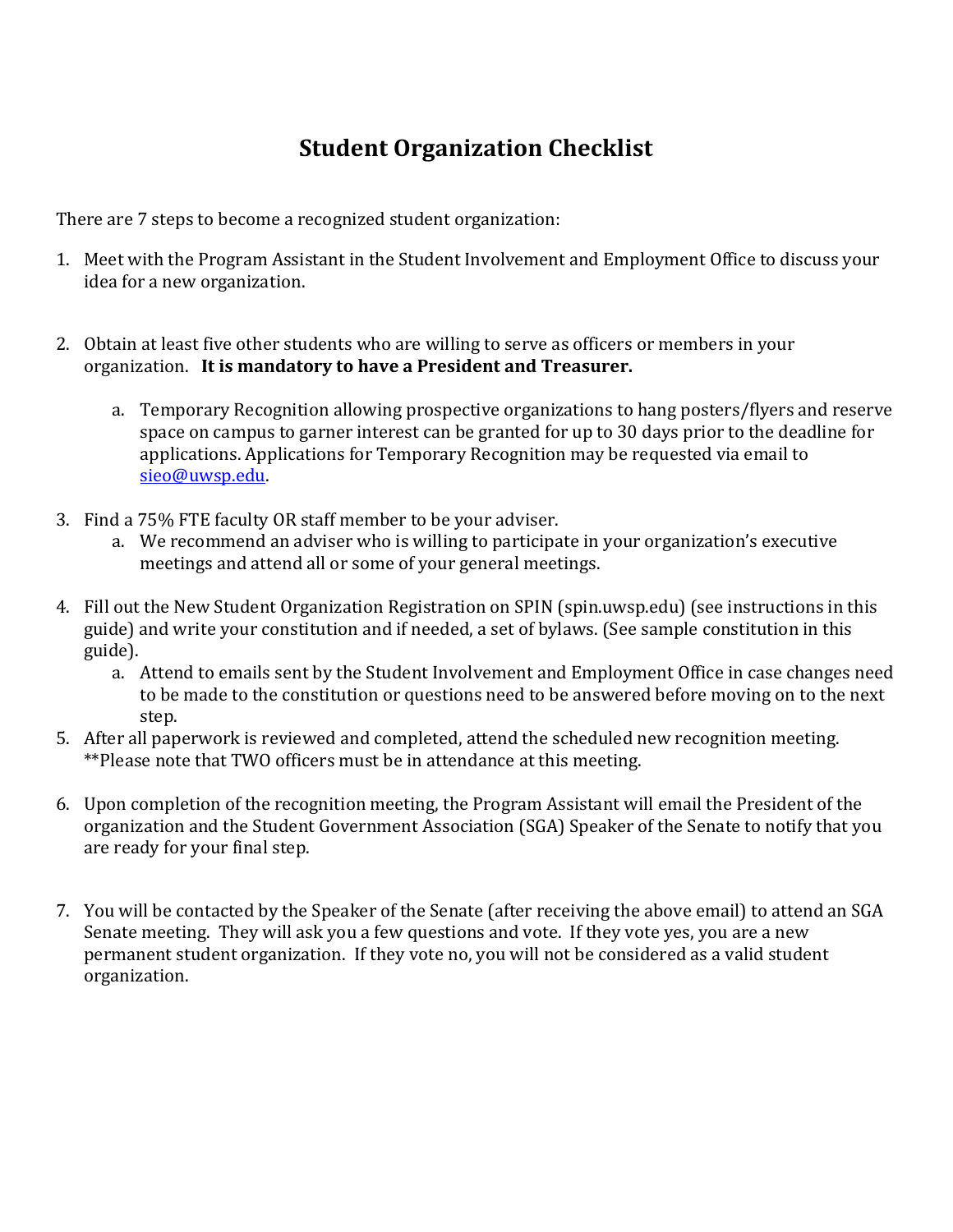### **Recognition of Student Organizations**

<span id="page-3-0"></span>Student organizations accept the following obligations as conditions under which they must operate in order to be recognized. Recognized student organizations must:

- Maintain officers of at least 1 President and 1 Treasurer, plus a minimum of 3 additional members; officers must be in good academic and conduct standing.
- Secure a faculty/staff adviser who holds at least 75% FTE status and submit an electronic Adviser Contract Form for each adviser working with the student organization.
- Send two organization representatives to the fall and spring re-recognition training. Attend additional required meetings called by the Student Involvement and Employment Office.
- Update officer and adviser information in the UW- Stevens Point Involvement Network (SPIN).
- Submit the organization constitution (at least every three years) via SPIN. Organizations due for a constitution update will be contacted by the Program Assistant.
- Provide a current on-campus mailing address for the organization. Organizations can request a mailbox in the Student Involvement and Employment Office.
- Complete the fall and spring registration forms including annual risk assessment survey.
- Conduct their activities according to state, municipal, and University regulations.
- Not allow instances of reckless conduct to occur during activities sponsored by the organization. Reckless conduct is defined as an act which: creates a situation of unreasonable risk, carries a high probability of causing bodily harm to another, and/or demonstrates a conscious disregard for the safety of another and a willingness to take risks recognized as having a high probability of causing an injury and is otherwise considered reckless conduct by the Student Involvement and Employment Office.
- Develop budget management procedures to assure fiscal responsibility. Financial statements must be provided to the Student Government Association or Student Involvement and Employment Office, upon request. Refer to constitution guidelines for specific instructions of how finances will be handled.
- Present a written annual report of the group's accomplishments, upon request.
- Be reviewed periodically by the Student Government Association (SGA) and/or the Policy and Advisory Committee for Student Organizations (PACSO), for the purpose of:
	- o Gaining information about the status of each recognized organization.
	- o Helping organizations increate their potential for success and contribution to the University.
	- o Allowing SGA to review annual budget plans and materials to determine whether they are current.
	- $\circ$  Determining whether information submitted for initial recognition is still valid for the activities, structure, and purpose of the organization.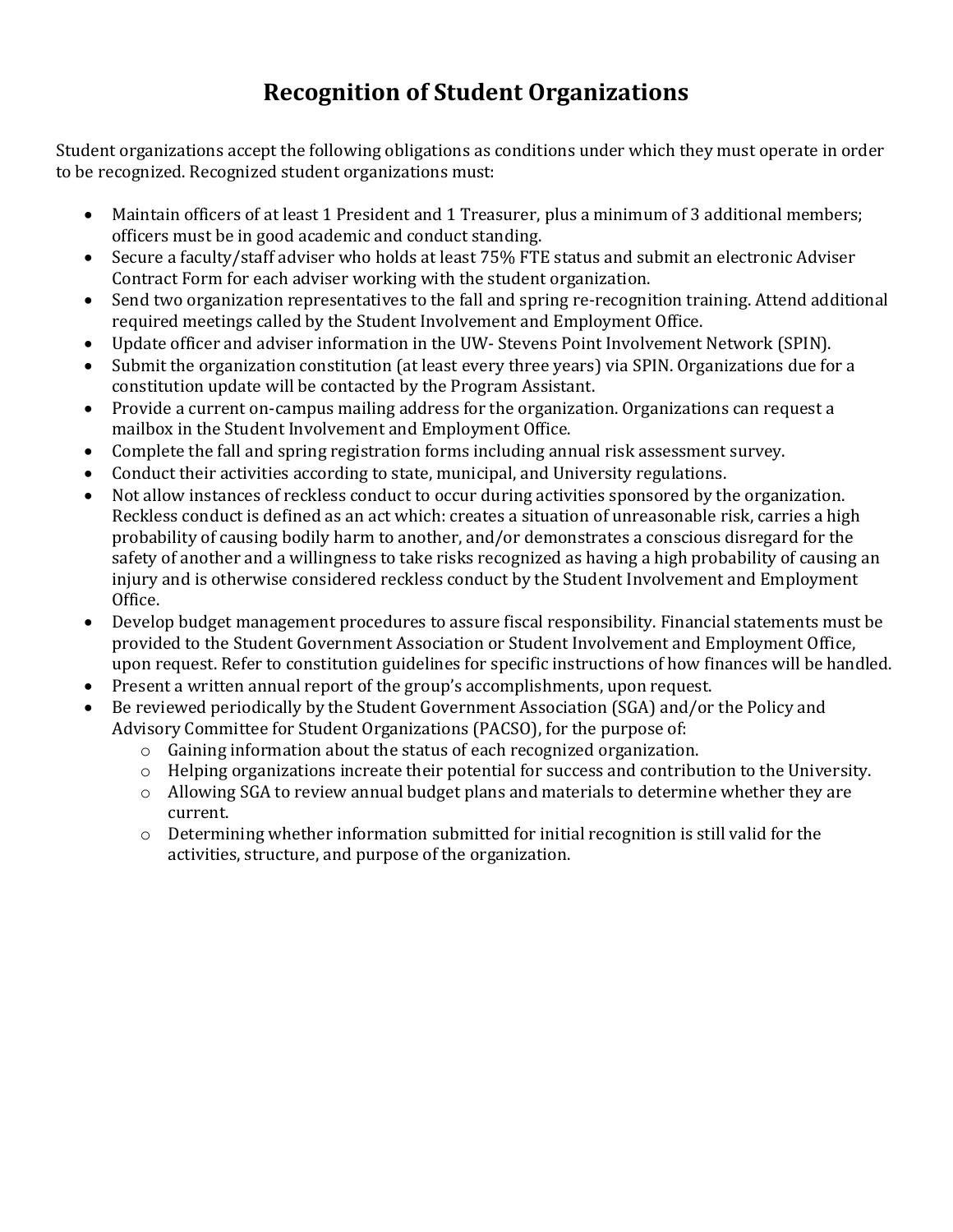### **How to Find an Adviser**

<span id="page-4-0"></span>Every student organization needs an adviser. However, an adviser is not just someone who signs your paperwork. They are someone who works with you. The following are hints to keep in mind when looking for an adviser.

- Ask around. You may find a permanent staff member (faculty OR staff) that has an interest in your group. Talk to permanent staff and faculty members outside of the classroom.
- Find out why they are interested in becoming an adviser. We encourage you to connect with an adviser who shares your interest in the subject matter.
- Is your prospective adviser familiar with the university's inner workings (who to speak with about depositing money, what forms to fill out, etc.), or is willing to learn?
- Ask them how they want to be involved.
- Is your prospective adviser willing to put in a little extra time to come to some of your meetings?
- Tell your prospective adviser the benefits of being an adviser.
	- Becoming more involved with students on campus
	- Learning more about campus activities
	- Meeting students who may keep in touch with them after they leave (relationship building)
- Ask SIEO staff members if they know of anyone who may be willing to be an adviser.
- Ask other organizations. Find out how they found their adviser.
- Be clear in your expectations of an adviser.

#### **Also, Advisers must**:

- Sign the annual adviser contract
- Attend an adviser training if they are new to advising and then re- train every three years.

Qualities of Successful Advisers:

Familiar with subject matter Does not know members Provides advice and support Understands University policies and procedures

#### **Successful**: **Less Successful**:

Attends organization meetings Signs a contract and does not participate Attends adviser training Not available to attend any meetings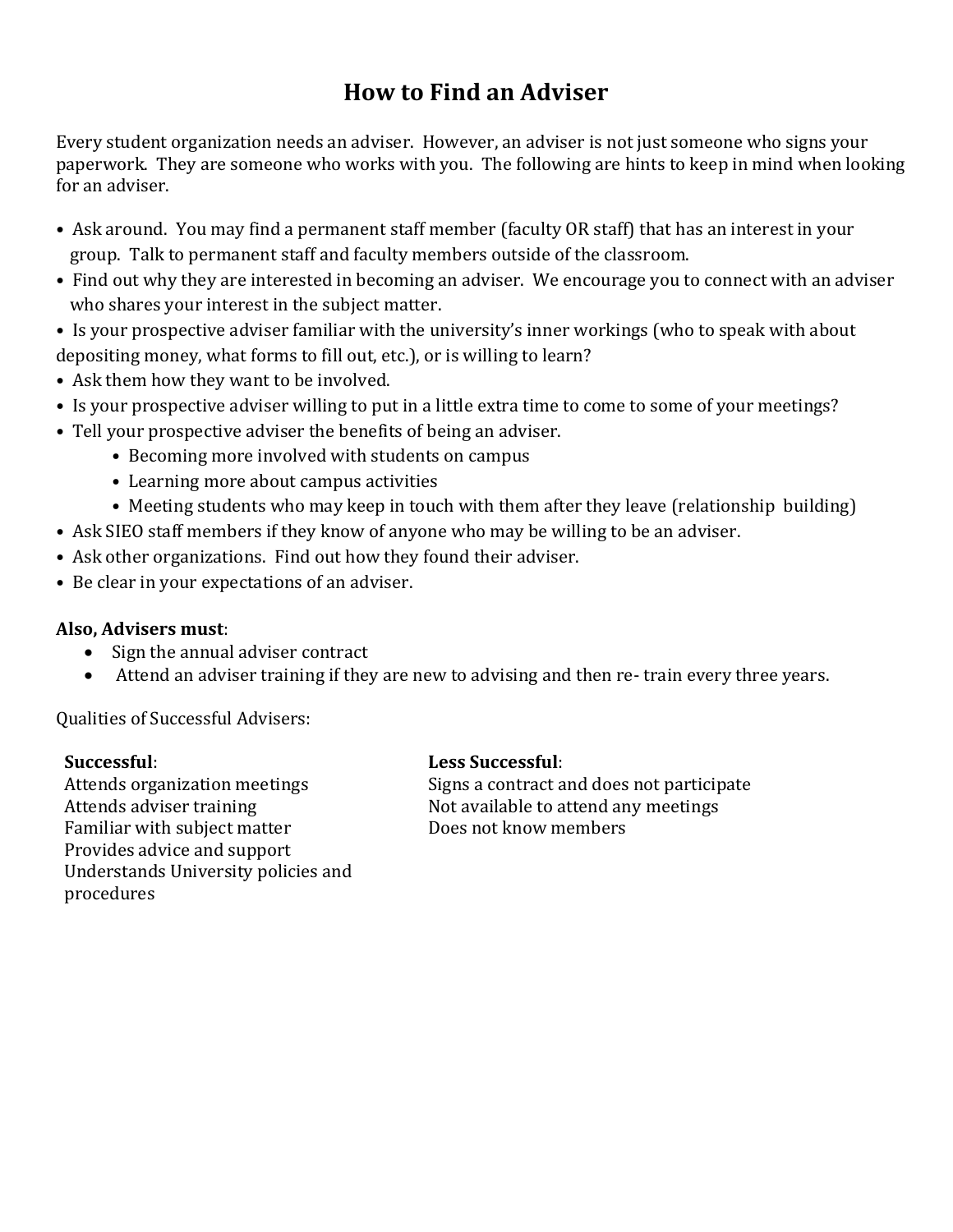### **Constitution Template**

#### <span id="page-5-0"></span>**\*\*PLEASE PAY SPECIAL ATTENTION TO THE HIGHLIGHTED AREAS BELOW WHICH MUST BE STATED IN YOUR CONSTITUTION IN ORDER TO BE GRANTED PERMANENT RECOGNITION.**

An organization's constitution is a written document which incorporates the organization's basic principles and rules, and defines the way in which it will be governed. All constitutions must include:

**THE PREAMBLE**: The preamble states the purpose of the organization and regulations and makes clear that the purpose and activities of the organization are lawful and not in conflict with University policies. (Affiliation with an extramural organization should not, in and of itself, affect recognition of an organization.)

**ARTICLE I – NAME OF ORGANIZATION:** An organization name may not duplicate the name of any other recognized group. If UWSP or Stevens Point is used in the title, please place it at the end of the organization name (i.e., Jolly Laughter's of UWSP).

**ARTICLE lI-MEMBERSHIP**: Student organizations that select their members or officers on the basis of commitment to a set of beliefs (e.g., religious or political beliefs) may limit membership, officer positions, or participation in the organization to students who affirm that they support the organization's goals and agree with its beliefs, so long as no student is excluded from membership, officer positions or participation on the basis of his or her race, color, creed other than commitment to the beliefs of the organization, religion, national origin, disability, ancestry, age, sexual orientation, pregnancy, marital status or parental status, or, unless exempt under Title IX, sex. Please state that: Membership within the organization will be open without regard to age, race, creed or religion, color, handicap, sex, national origin, ancestry, sexual orientation or political affiliation.

NOTE: Participating membership will include at least five (5) students in good academic standing (GPA of 2.0 or above cum. and for the most recent semester).

#### **If non-student members are accepted, your constitution must state the following**:

Non-students may join our organization. However, they may not hold office in it, nor may they handle our finances, ride in University vehicles, or act as agents of the state for our organization. Because the University's self-funded insurance covers only UWSP students, our non-student members may wish to arrange for their own liability insurance to cover them for any activities they engage in as members of our organization.

#### **ARTICLE III – OFFICERS**: This section should contain:

--a list of the officer positions available within the organization;

- --qualifications required for holding office;
- --method of electing officers;
- --when elections are to be held; and
- --a description of officer duties when not otherwise addressed.

NOTE: Please state that the holding of office shall be restricted to full- or part-time students in good academic standing (GPA of 2.0 or above cum. and for the most recent semester). Honorary membership may be extended to other persons on a limited basis.

#### **ARTICLE IV – EXECUTIVE COMMITTEE** – This section states

--the makeup of any executive committee, board or council which is formed; and

--the method of selection and term of office for members of any such committee, board or council. Provisions for filling vacancies in offices and other executive positions may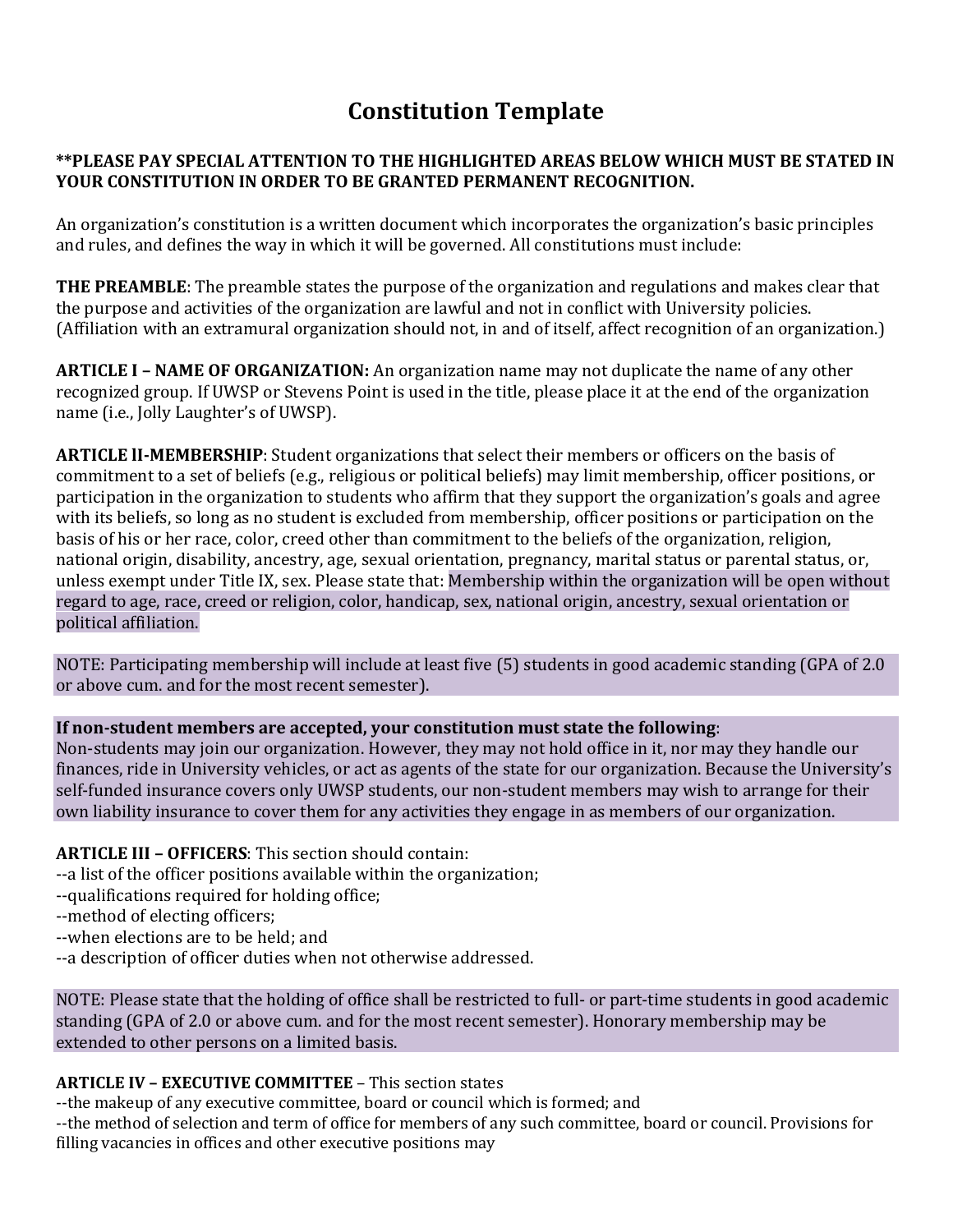be included in a section under this article.

**ARTICLE V – MEETINGS** – This section states regular meeting time and makes provisions for calling special meetings. If meetings cannot be held regularly; authority to call meetings may be stated here. NOTE: Must meet at least once a semester.

**ARTICLE VI – FINANCES** – This section provides for membership dues and establishes the procedure to be used for disbursement of funds in the event the organization is dissolved. \*\*Please state that if Student Government Association (SGA) funds are allocated, those funds will be returned to SGA upon the organization's dissolution **AND explain** how remaining SFO funds should be distributed.

**ARTICLE VII – AMENDMENTS** – This section contains information about how to make amendments to the constitution. Making an amendment requires that previous notification be given to members, in writing, and also a two-thirds or three-fourths affirmative vote of members voting for its adoption.

**ARTICLE VIII – RATIFICATION** – How many members are needed to ratify the document—two-thirds vote, majority of active members, etc.? If more than a majority of those present is desired, a special article should be included.

#### **ARTICLE IX – DATE OF CONSTITUTION** – When date was first ratified and most recently reviewed by your group.

\*\*Amending the constitution should not be too easy, and the constitution should always carry the date it was last reviewed. It is a good idea to insert in parentheses the dates of which amendments are passed. Please state that the Constitution will be reviewed and updated a minimum of once every three (3) years. Constitutions on file in the Student Involvement and Employment Office will be the constitution deemed official by the University.

#### **BY-LAWS**

By-Laws deal with:

1. members' rights, duties, resignations and expulsions;

2. initiation fees, dues, assessments, delinquencies; names and duties of standing committees and methods for choosing chairpersons and members of them; provision for rules of order or parliamentary manual to be used, such as ROBERT'S RULES OF ORDER REVISED;

3. number of persons constitution a quorum;

4. provision for permitting honorary members or officers if group so desires; and

5. a method for amending by-laws (usually a majority vote).

**\*The process of amending the by-laws should be easier than the one for amending the constitution. Again, insert date amendment was passed in parentheses.**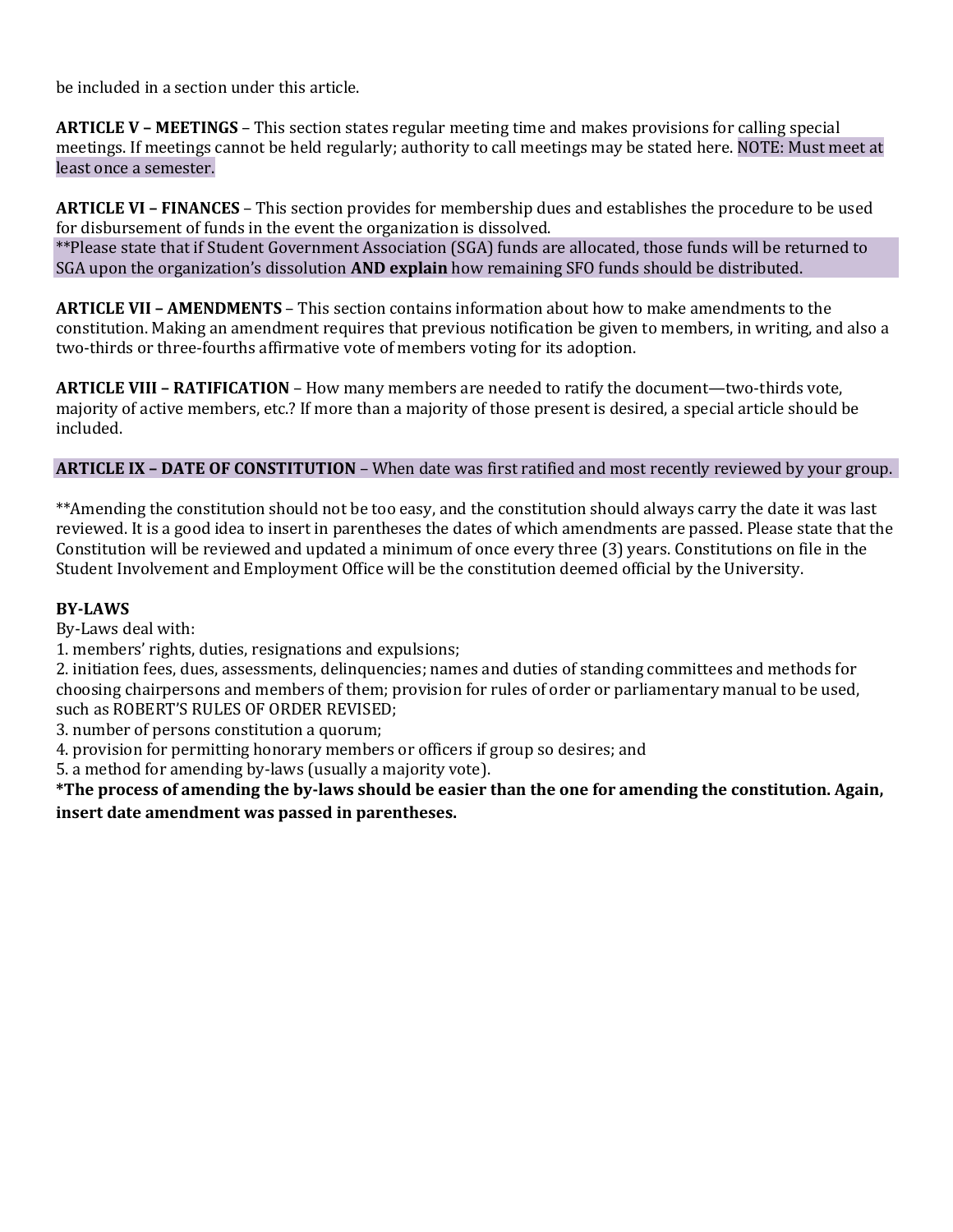### **Completing the Registration**

<span id="page-7-0"></span>To access the registration, log in to SPIN [\(https://spin.uwsp.edu\)](https://spin.uwsp.edu/). Click on Organizations in the top black bar, and click on Register on the right side of the page.

Previews of the registration form pages are included below. These can be used to plan ahead as each required field will need to be completed before the form will go to the next section.

Started forms can be re-accessed by clicking on your name in the top right corner, selecting involvement, clicking on the Submissions tab, and clicking on Organization Registrations OR by going to <https://spin.uwsp.edu/involvement/registrationsubmissions> .

<span id="page-7-1"></span>**Instructions** 

#### **Registration Instructions**

If your submission is approved, you will become the Primary Contact of the organization. Continue only if you are to be the Primary Contact on record for the organization.

The registration process can be continued at any time by resuming it in My Involvement.

The New Organization Packet can be downloaded here. This will assist you in completing this form.

The deadline for new organization registrations in February 22, 2017 at 4:00p.m. The new organization recognition meeting will be March 1, 2017 at 4:00p.m. in 374 DUC. Two officers should attend. Following this meeting, the new organizations will be referred to the Student Government Association Speaker of the Senate who will invite you to a SGA Senate meeting in the following weeks.

Please contact the Student Involvement and Employment Office by email (sieo@uwsp.edu) or phone 715-346-4361 with any questions.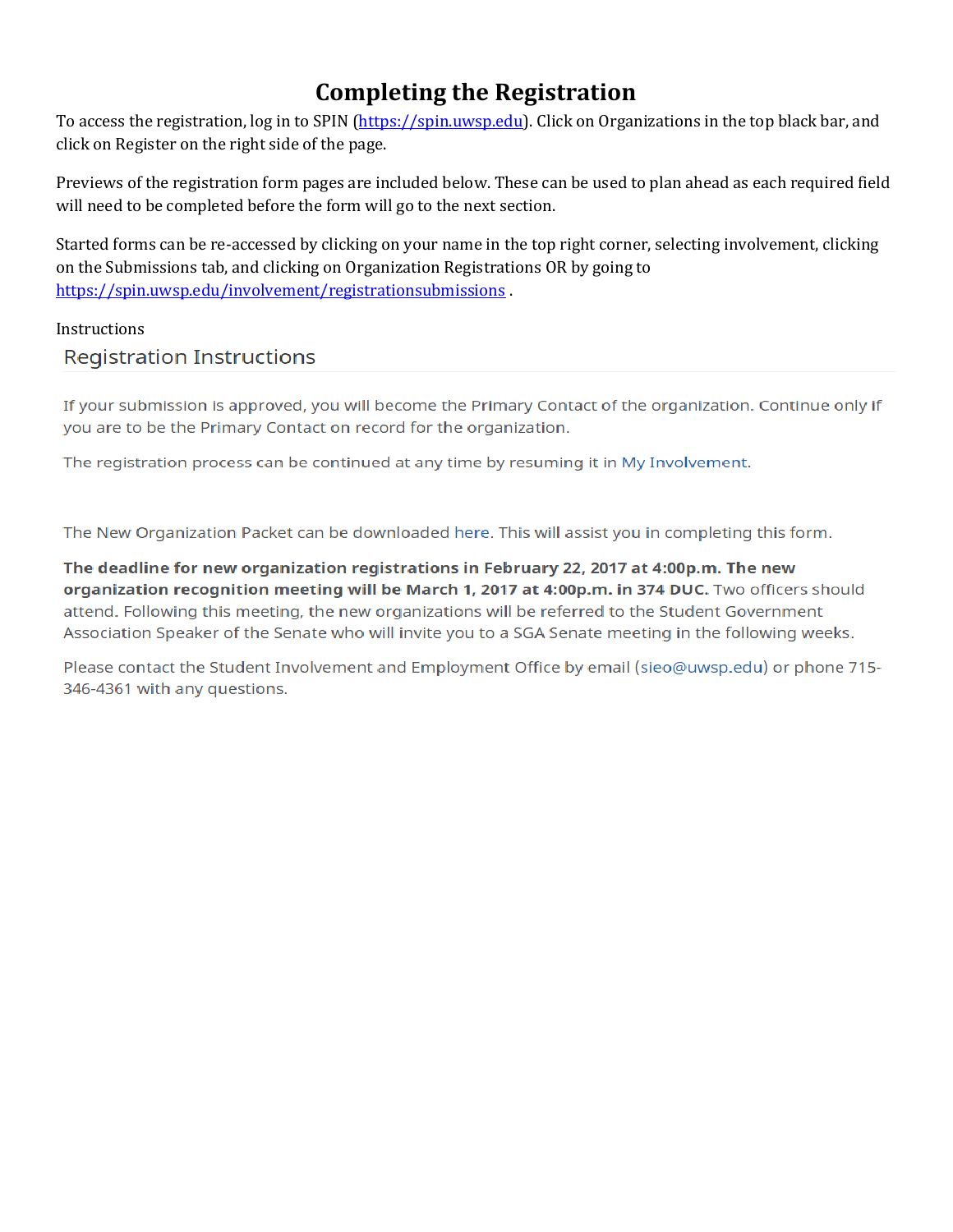#### <span id="page-8-0"></span>Organization Profile

Provide some basic information about your organization.

| <b>General Information</b>                                                                                                                                                        |                  |  |
|-----------------------------------------------------------------------------------------------------------------------------------------------------------------------------------|------------------|--|
| * Official Name                                                                                                                                                                   | Acronym/Nickname |  |
| REQUIRED FIELD                                                                                                                                                                    |                  |  |
| * Organization Description Summary                                                                                                                                                |                  |  |
| REQUIRED FIELD                                                                                                                                                                    |                  |  |
|                                                                                                                                                                                   |                  |  |
| 240 characters remaining                                                                                                                                                          |                  |  |
| <b>Organization Description</b>                                                                                                                                                   |                  |  |
| $\phi$   B   $I$   $U$   $X$   $D$   $D$   $E$   $E$   $E$   $E$   $\mathscr{S}$   $\mathscr{R}$   $\mathscr{S}$   $\mathscr{S}$   $E$   $E$   $\mathscr{S}$   $\mathscr{S}$<br>€ |                  |  |
|                                                                                                                                                                                   |                  |  |

#### \* Organization Web Site URL

REQUIRED\_FIELD

https://spin.uwsp.edu/organization/REQUIRED\_FIELD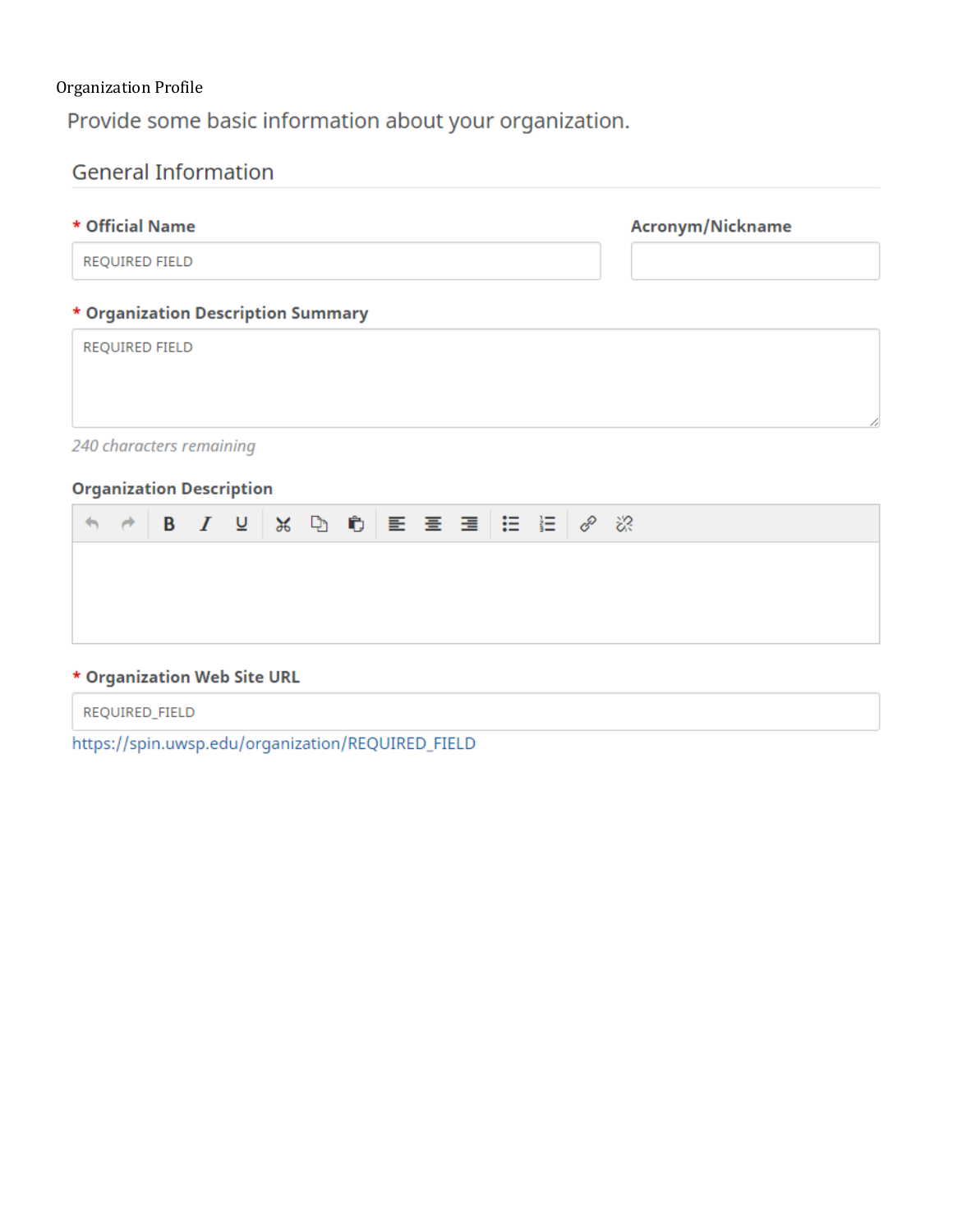#### <span id="page-9-0"></span>**Organization Category Organization Category**

By UWSP's definition, a "Club Sport" is "an organization that focuses on extra-curricular sports with a large degree of physical interaction or competition. These can include tournaments, sporting events, or some degree of assessed risk." (from SIEO Handbook- Application for Permanent Recognition) The Club Sports staff, coordinator and SIEO office members have the right to refuse recognition of any club requiring extensive funding, facilities or which do not properly represent the University of Wisconsin - Stevens Point student body.

Once an organization is deemed a 'Club Sport' by the SIEO office, all administration & oversight will fall into the management of the Club Sports office within UWSP's Recreation & Sports Facilities department. After the initial SIEO recognition process- every student club must attend mandatory re-recognition EACH SEMESTER through the club sports office to remain an active student organization as well as to meet the compliance requirement set forth by the UWSP Club Sports Office.

\* Based on the above definition, would you qualify your organization as a Club Sport organization

 $\circ$  Yes

 $\circ$  No

#### Non-Club Sports

- \* Please select the category which best describes your organization.
- $\circ$  Academic & Career  $\bullet$
- $O$  Arts  $\bigoplus$
- $\circ$  Communications  $\bullet$
- $\odot$  Honorary  $\ddot{\bullet}$
- $\odot$  Multi-Cultural  $\ddot{\bullet}$
- $\circ$  Religious  $\bullet$
- $\circ$  Service  $\bullet$
- $\circ$  Special Interest  $\bullet$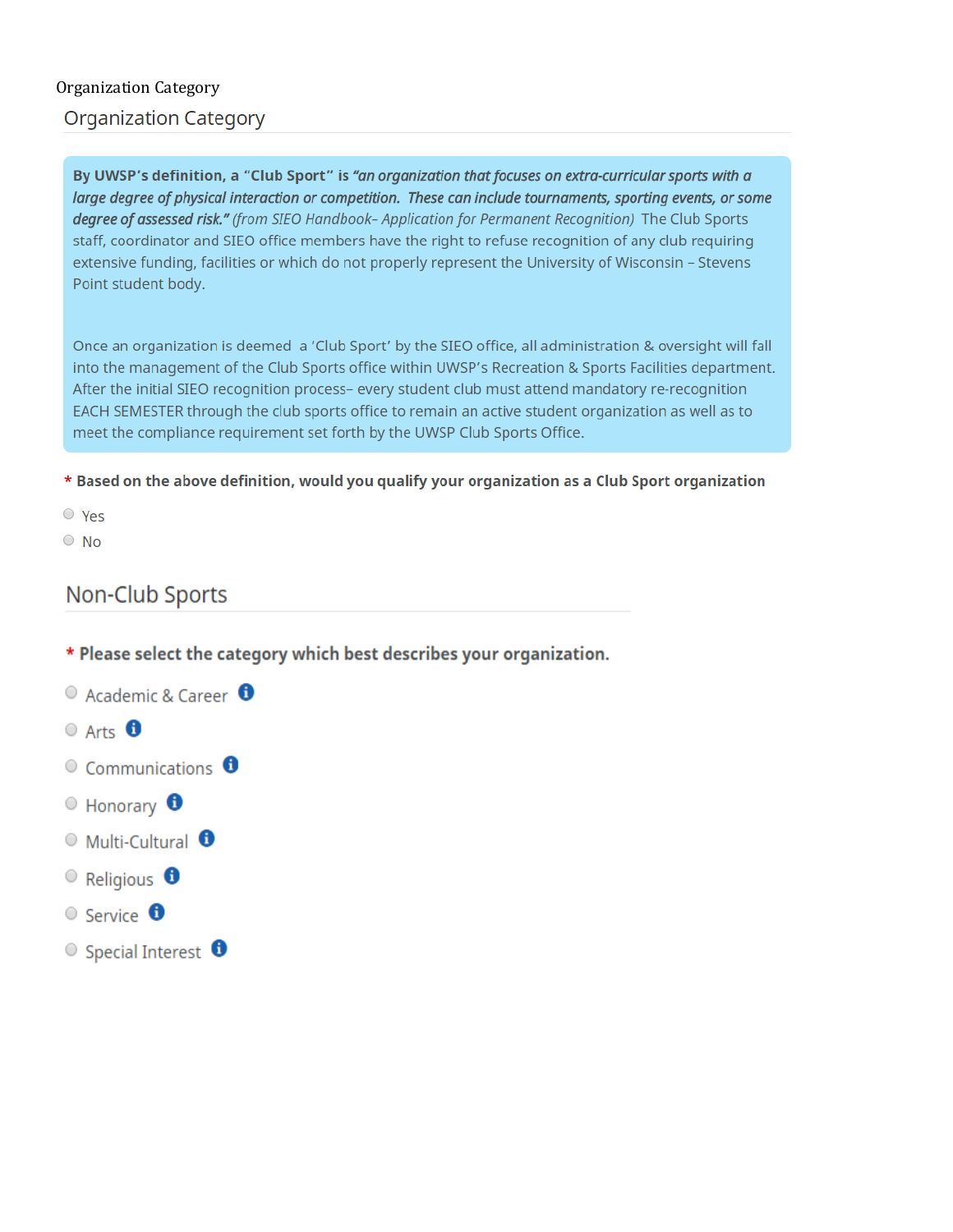#### <span id="page-10-0"></span>**Organization Roster**

Select members to fill the Positions in your Organization.

#### **View Organization Roster Requirements**

Fulfill your Organization's Roster Requirements

| At least 1 Primary Adviser  |               |
|-----------------------------|---------------|
| <b>At least 1 Treasurer</b> |               |
| <b>At least 1 President</b> | $\rightarrow$ |
|                             |               |

#### Add New Members and Assign Positions

Add new members or assign positions to your roster.

| <b>Add individual Members or Positions</b> |                         | Add multiple Members in bulk |
|--------------------------------------------|-------------------------|------------------------------|
| <b>Position</b>                            |                         | * Email                      |
| Primary Adviser                            | $\overline{\mathbf{v}}$ |                              |
| <b>First Name</b>                          |                         | <b>Last Name</b>             |
|                                            |                         |                              |
|                                            |                         |                              |

#### **ADD**

#### **Review Roster**

Review, Remove, or Edit Position Assignments within your Roster.

| <b>REMOVE</b> |
|---------------|
|               |
|               |

| Email            | <b>First Name</b> | Last Name | <b>Positions</b>                 |                                 |
|------------------|-------------------|-----------|----------------------------------|---------------------------------|
| mmiller@uwsp.edu | Michelle          | Miller    | Member<br><b>Primary Adviser</b> | <b>EDIT POSITION ASSIGNMENT</b> |
| slebow@uwsp.edu  | Susan             | LeBow     | Member<br>Treasurer              | <b>EDIT POSITION ASSIGNMENT</b> |
| ljentz@uwsp.edu  | Leigh             | lentz     | Member<br>President              | <b>EDIT POSITION ASSIGNMENT</b> |

 $\overline{Q}$ 

Showing 1 - 3 of 3

| <b>Roster Requirements</b>                                    |              |
|---------------------------------------------------------------|--------------|
| Does your Organization Roster meet all Position requirements? |              |
| <b>At least 1 Primary Adviser</b>                             |              |
| <b>At least 1 Treasurer</b>                                   | $\checkmark$ |
| <b>At least 1 President</b>                                   |              |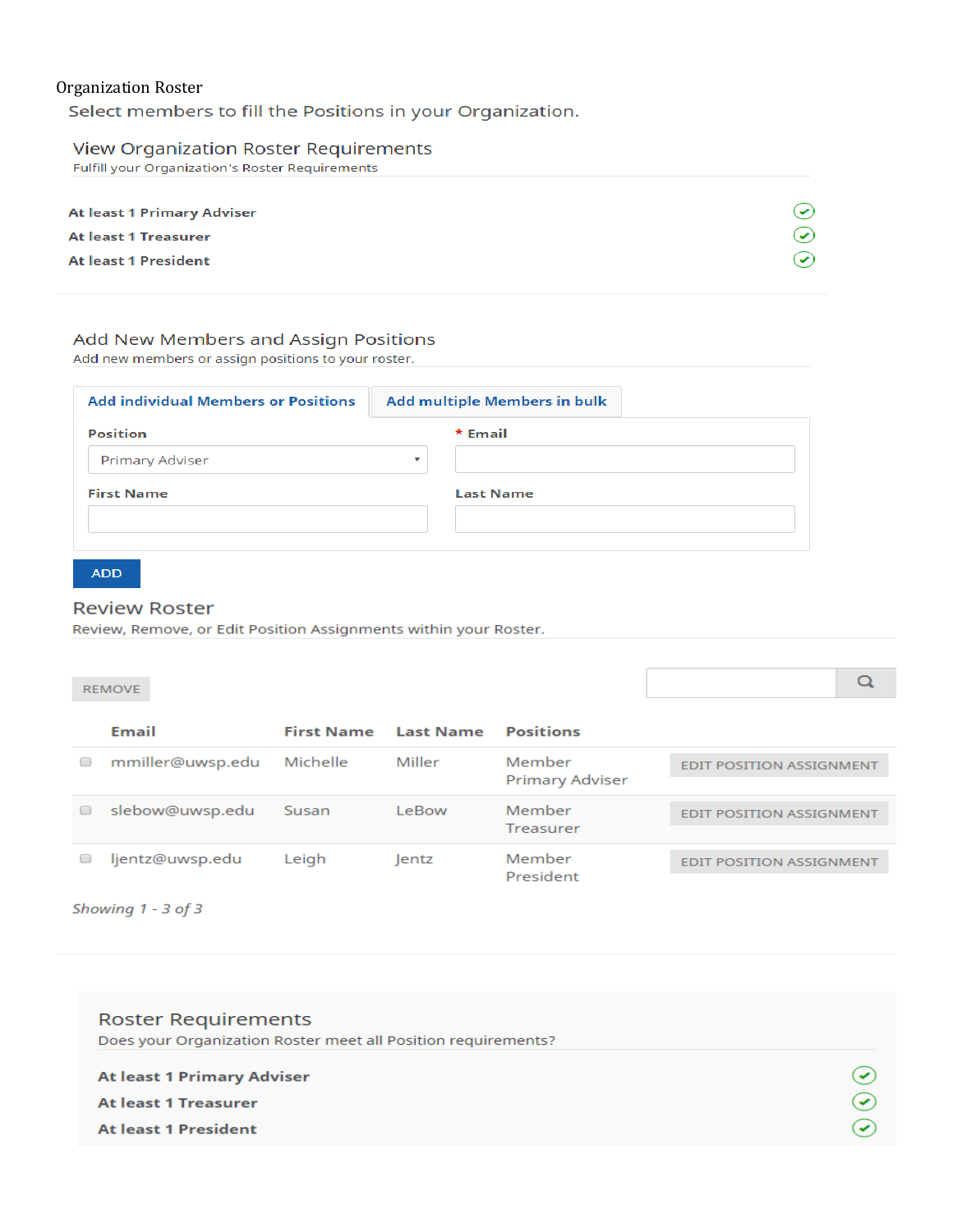<span id="page-11-0"></span>Organization Interests (Optional). Organization interests will match your organization with students who have identified similar interests.

Select interests that represent your organization.

#### **Organization Interests**

### **Select Interests**



#### **Rank Interests**

NEXT >

### <span id="page-11-1"></span>**Risk Management Survey**

## **Risk Management Survey**

#### **Basic Information**

← PREVIOUS

The purpose of this questionnaire is to assess the appropriate risk category for your student organization. This process is an important component of the proactive risk management plan to ensure that UWSP student organizations sponsor and host events in which everyone involved has a safe and fun experience.

From this questionnaire, each organization will be assessed on their risk level in the following categories: Travel, Alcohol at Events, Food Sales & Production, Activities & Events, and Adviser Involvement. Your candid responses will assist in providing a comprehensive review of your organization and its activities. Please answer all questions as completely and accurately as possible.

Please note: Answers should be completed with information specific to this academic year and the following summer.